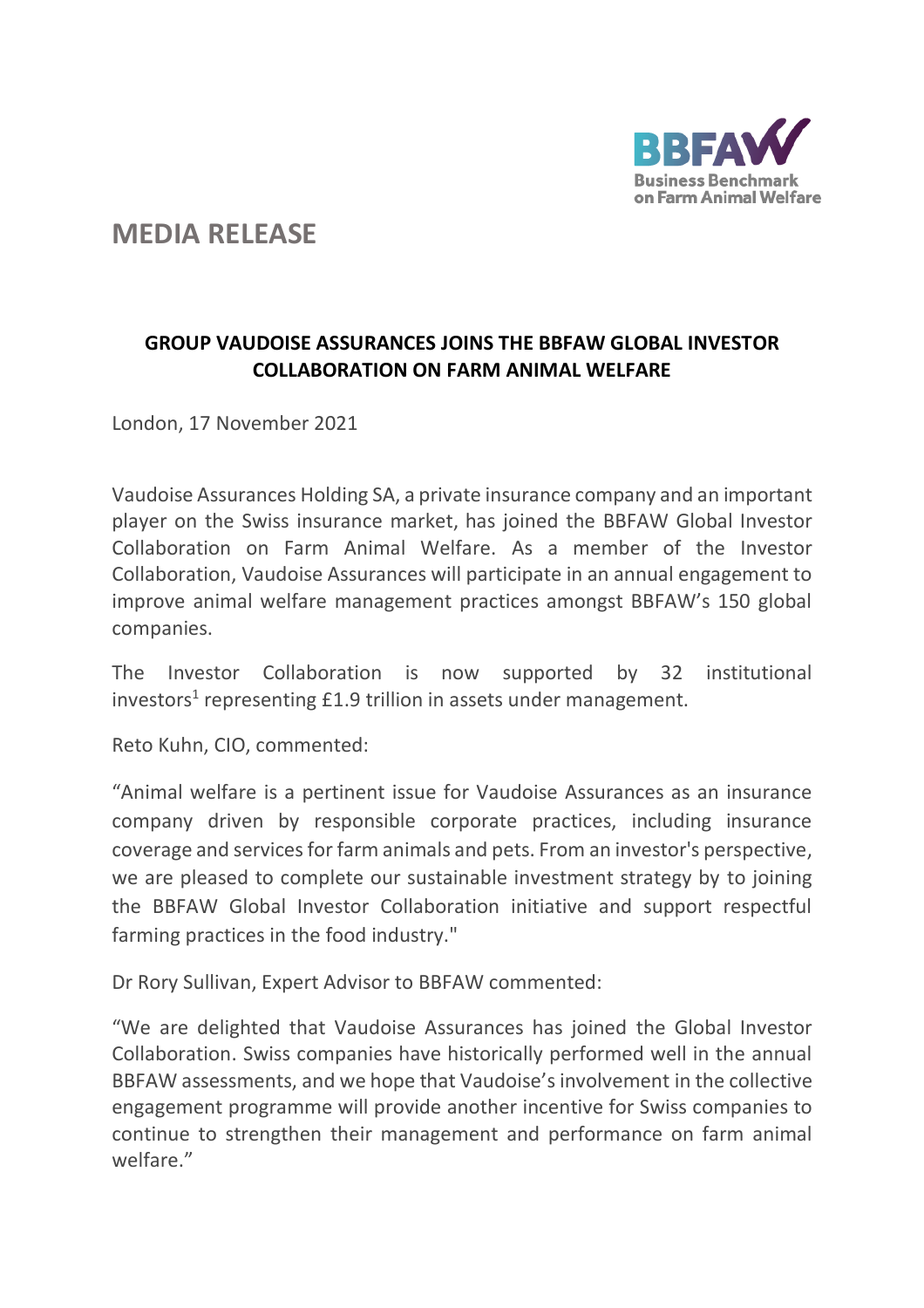$1$  The participants are: Aberdeen Standard Investments, ACTIAM, AMP Capital Ethical Leaders Fund, Australian Ethical Investments, Aviva Investors, Bâtirente, BMO Global Asset Management, BNP Paribas Investment Partners, Boston Trust Walden, Brunel Pension Partnership, Candriam, Castlefield Investment Partners LLP, CCLA, the Central Finance Board of the Methodist Church, Coller Capital, EdenTree Investment Management, Epworth Investment Management, Ethical Partners Funds Management, Vaudoise Assurances Holding SA, Hexavest, Karner Blue Capital, KBI Global Investors, NEI Investments, OpenInvest, Rathbone Greenbank Investments, Robeco, Le Regroupement pour la responsabilité sociale des entreprises, Simplicity AB, Sonen Capital, The Sustainability Group of Loring, Wolcott & Coolidge Trust, Trillium Asset Management and Triodos Investment Management.

### **ENDS**

For further information please contact:

Amanda Williams, Director of Communications, Chronos Sustainability (BBFAW Secretariat)

#### T: 020 8050 5103

#### [amanda@chronossustainability.com](mailto:amanda@chronossustainability.com)

More information on the Business Benchmark on Farm Animal Welfare programme can be found at [www.bbfaw.com](http://www.bbfaw.com/)

#### NOTES TO EDITORS

- 1. The Business Benchmark on Farm Animal Welfare (BBFAW) is the globally recognised investor framework for assessing the quality of companies' practices, processes and performance on farm animal welfare.
- 2. The Business Benchmark on Farm Animal Welfare, founded in 2012, is supported by its founding partner, Compassion in World Farming and supporting partner, FOUR PAWS.